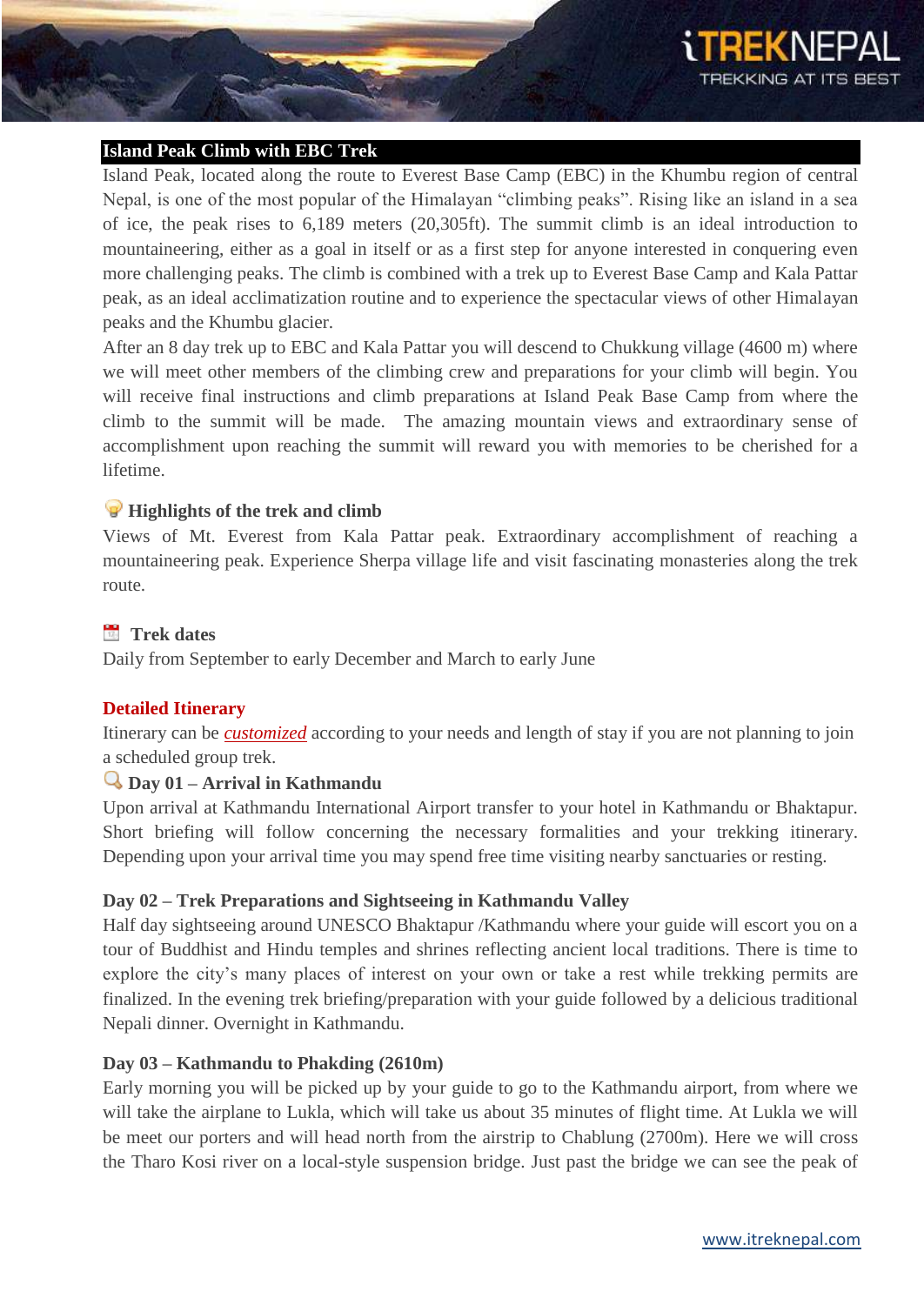

Kusum Kangru (6367m), which is the most difficult of the so-called "trekking peaks". Beyond the Tharo Kosi the trail climbs a bit towards Ghat (2590m), we will cross a ridge marked with painted Mani stones and climb to Phakding where we will stay overnight (3 hrs).

## **Day 04 – Phakding to Namche Bazaar (3420m)**

From Phakding we follow the valley of the Dudh Kosi river, staying on the west bank of the river. We climb steeply over a rocky ridge towards Benkar (2710m). From here the trail continues alongside the river. All along this part of the trail, villages are interspersed with magnificent forests of rhododendron, magnolia and giant firs. In both the early autumn and late spring, the flowers on this portion of the trek make it a beautiful walk. We cross the Kyashar Khola river and climb out of the valley to Monjo (2840m). Just beyond Monjo the trek enters the Sagarmatha (Everest) National Park, which was established in 1976 to protect a 1148 sq km area surrounding Mt Everest. Beyond the national park entrance station, the trail makes a steep rocky descent and crosses the Dhud Kosi river on a 120m-long suspension bridge towards Jorsale (2830m). After crossing this river a few times while climbing our way up the valley we will reach Namche Bazaar (3420m). Namche Bazaar is the maintrading centre in this region and features numerous shops, hotels and restaurants (6 hrs).

## **Day 05 – Acclimatization in Namche Bazaar**

Acclimatization is important before proceeding higher. Today we will take a day hike through the villages of Khunde and Khumjung. We start with a steep one-hour climb to the Shyangboche airstrip (3790m), from where we will slowly ascend towards Khunde passing numerous chorten (stone Buddhist monuments). From Khunde we follow the trail eastwards to Khumjung, the largest village in Khumbu, at the foot of the sacred peak Khumbila. After enjoying lunch here we will follow a steep switchbacking trail descending to Chhorkung (3540m). From here it is a quick descent back to Namche Bazaar (5 hrs).

## **Day 06 – Namche Bazaar to Tengboche (3860m)**

Our route of today to Tengboche weaves in and out of side valleys, making small ups and downs, to the teashops of Kenjoma, and joins the trail from Khumjung just before a collection of mani stones. The views of Everest and Ama Dablam are excellent from this part of the trek. We pass the small settlement of Sanasa from where the trail drops towards Phunki Thanga (3250m). From here the trail climbs steeply through forests and around mani stones as it follows the side of a hill to the saddle on which the monestary of Tengboche sits at 3870m. The view from here is rightly deemed to be one of the world's most magnificent. Kwangde (6187m), Tawachee (6542m), Everest, Nuptse, Lhotse (8501m), Ama Dablan, Kantega and Thamserku provide an inspiring panorama of Himalayan giants. We will spend the night in Tengboche village (5 hrs).

### **Day 07– Tengboche to Pheriche or Dingboche (4240m)**

From Tengboche we start our day by descending through forests of birches, conifers and rhododendrons to the village of Devoche. From here the level trail passes many Mani walls in a deep rhododendron forest. After crossing the Imja Khola river the route climbs past some magnificently carved mani stones to Pangboche (3860m). This is the highest year-round settlement in the valley, and the Pangboche gompa is the oldest in Khumbu and once contained relics that were said to be the skull and hand of a yeti. Beyond Pangboche the route enters alpine meadows above the tree line,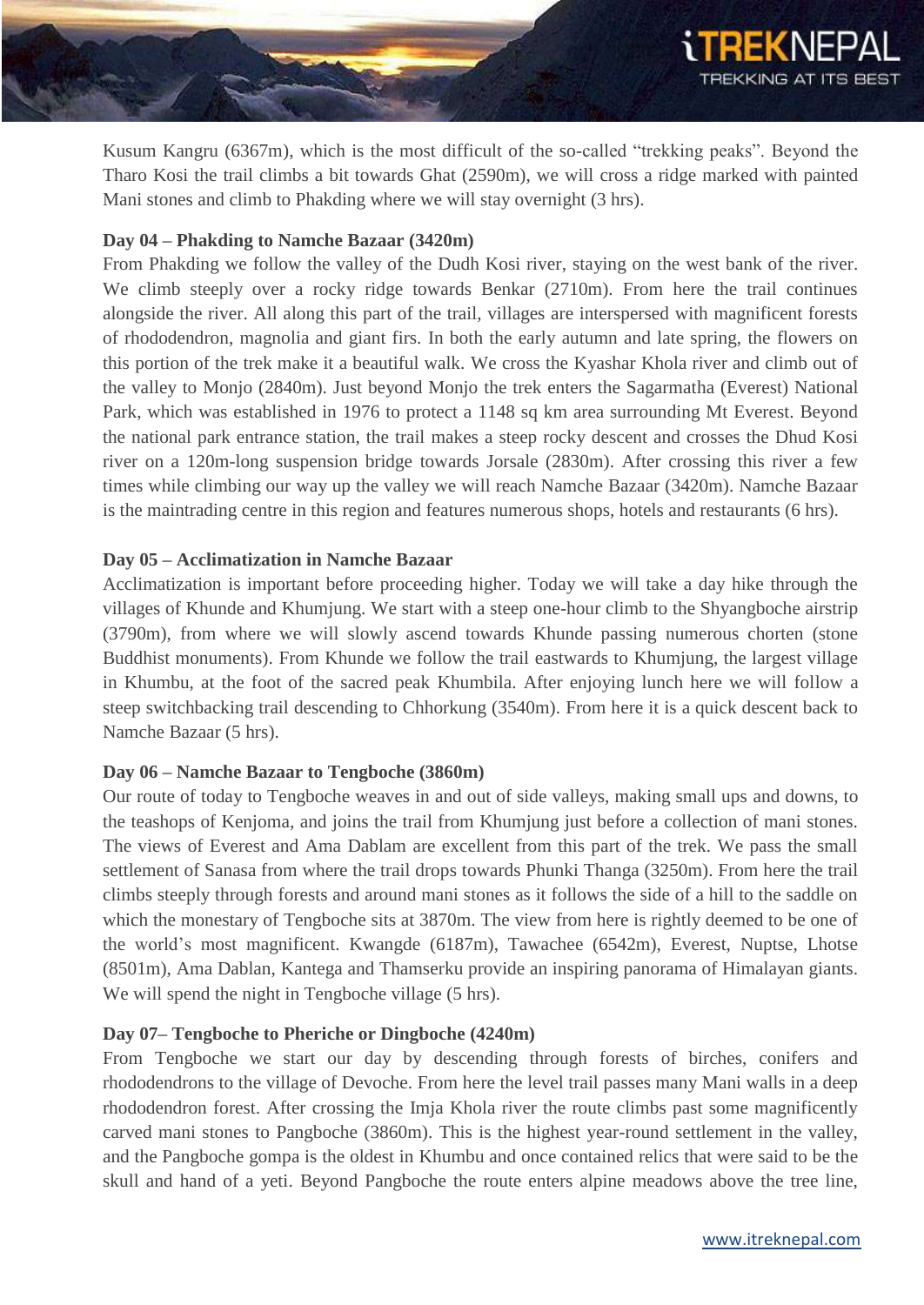

mostly consisting of scrub juniper and tundra. We will cross the Khumbu Khola river and arrive in Pheriche, which is a labyrinth of walls and pastures (4:30 hrs).We will also have the option of spending the night in Dingboche.

### **Day 08 – Acclimatisation day in Dingboche/Chukkung**

The most important thing to acclimatisation to high altitudes is a slow ascent. Therefore it is imperative that we spend an additional night at this altitude to aid the acclimatisation process. A good way to spend the day and aid acclimatization is to hike up to Chukkung-ri peak which will also aloow us to get close views of Island Peak where we will be climbing a few days later. From here we also have fantastic views of the south face of Lothse and the southeastern face of Ama Dablam. After enjoying the views here we return back to Dingboche (4 hrs).

## **Day 09 – Dingboche to Lobuche (4930m)**

From Dingboche the trail goes along a ridge above the terminal moraine of the Khumbu Glacier via Doghla village where we can have tea/coffee after crossing the river. After a steep climb to the memorial area known as Chukpilhara the trail levels out and follows the western side of the valley to Lobuche, a summer settlement at 4930m that has become a major trekking stop. The sunset on Nuptse, seen from here, is a memorable sight. (5 hrs)

**Day 10- Lobuche- Everest Base Camp (5364 m) to Gorak Shep (5170 m)**Take the trail to Everest Base Camp through the once vast Gorak Shep Lake. Continuing straight ahead, come through the Indian army mountaineers' memorials. The path from here can be misleading, hence follow the lead Sherpa, every year the trail changes due to the movements of the glacier - the walk is quite strenuous due to thin air in high altitude, passing through over rocky dunes and moraine and streams - until we reach the base camp. As we reach Everest Base Camp, we cannot stop ourselves from appreciating the Everest climbers who take the hazardous route through the Khumbu Icefall. Everest Base Camp is lively with commotion during the high expedition season. Mountaineer's tents stand out in bright colors against all the dull gray surroundings (especially in spring). Nuptse, Khumbutse, Pumori are the mountains we can view from base camp but Everest itself is not visible from here. We get back to Gorak Shep for a good night's rest. However, the sunset view from Kala Patthar is more admirable than the sunrise view. As the setting sun's rays strike the snow capped mountains the resulting scenery is indescribable. For those trekkers who wish to continue to Kala Patthar our guides and Sherpas coordinate a hike to Kala Patthar for amazing sunset view today rather than waiting until the next day. Overnight in Gorak Shep.(B,L,D)

## **Day 11- Gorak Shep - Kala Patthar (5545 m) to Lobuche (4940 m)**

We start early in the morning to catch the dramatic views from Kala Patthar witnessing the first light of day shining on Mount Everest. However, we need to get prepared for an early morning, dark and cold temperature (-10 to -14 C) departure beforehand. Plus there is always the likelihood of chilly winds. Familiar peaks such as Lingtren, Khumbutse, Changtse tower to the east even as Everest begins to reveal itself emerging between the west shoulder crest and Nuptse. During the ascent to Kala Patthar, we can pause to catch our breath at several outstanding view points to snap pictures. After several hours of an ascent, we reach Kala Patthar. From here scramble to climb the rocky outcrop near to the summit marked by cairns and prayer flags and take in views to last a lifetime.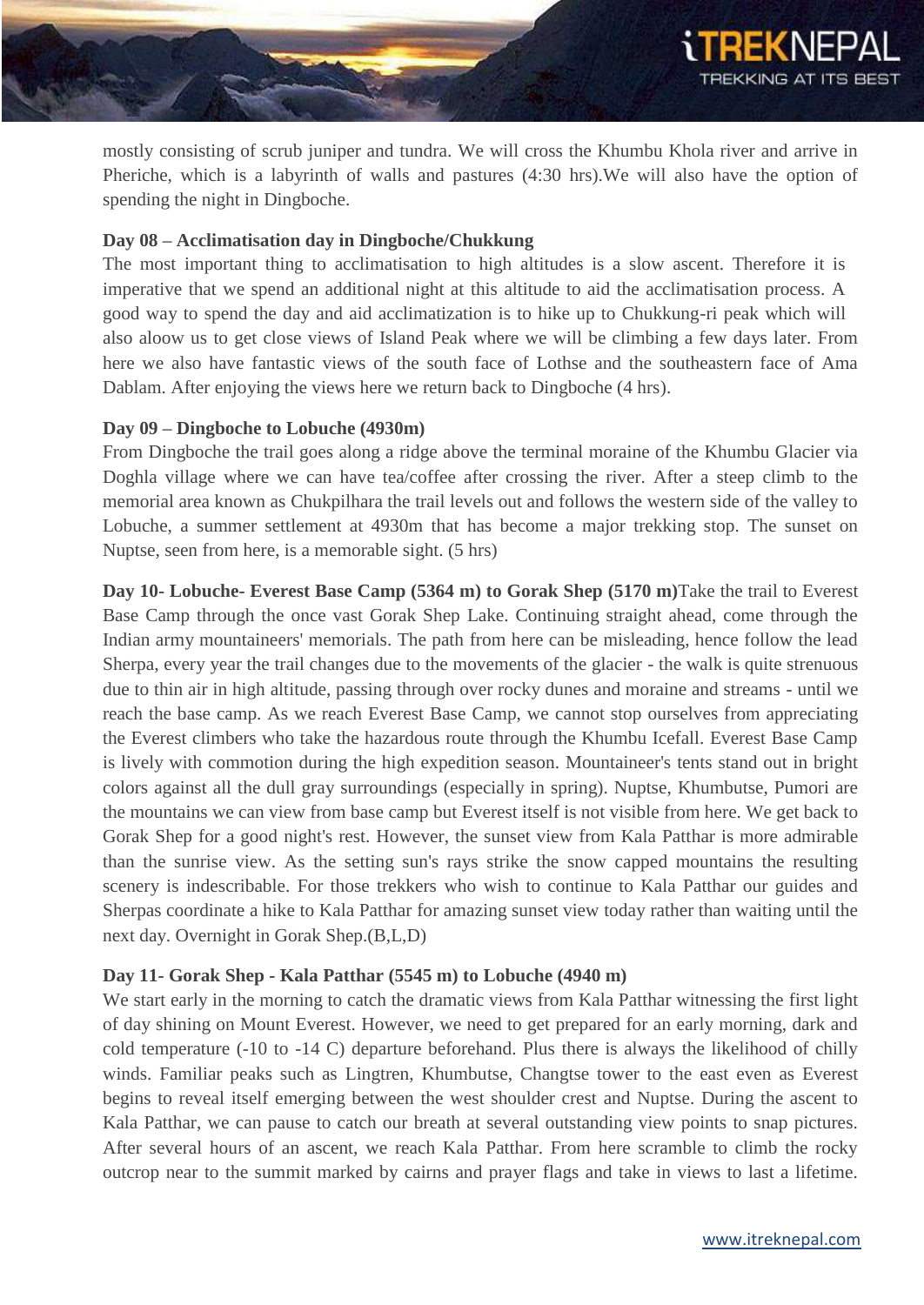

After returning to Gorak Shep, we have breakfast followed by a gradual descent down to Lobuche. Overnight in Lobuche.(B,L,D)

## **Day 12 - Lobuche - Kongma La (5,535m) to Chhukung (4,730m)**

After breakfast we trek via the Khumbu Glacier to Kongma La Base Camp (5,000m/16,404ft) and continue ascending to Kongma pass. After reaching Kongma La, we see a cairn wrapped in prayer flags, and then we descend a gradual hike along the Imja Khola valley to Chhukung, Overnight in Chhukung where we meet the rest of our climbing crew and begin preparations for Island Peak climbing. (B, L, D)

**Note:** If we do not like to undertake the Kongma La pass, instead we can follow another route from Lobuche via Dingboche to Chhukung

## **Day 13- Chhukung to Island Peak Base camp (5,200m)**

The path from Chhukung leads fairly steep way climbing south then turning east to the main line of the valley. It then winds along or below the southern flank of the moraine from the Lhotse Glacier. We continue walking along a streamside past the route to the Amphu Lapcha to the southeast. A criss-cross route through the Imja and Lhotse glacier moraines leads to a wide valley flanking the southwest side of Island peak. Overnight at Island Peak Base Camp. (B, L, D)

**Pre-Climb Training :** After lunch at base camp, our guides will provide training on peak climbing techniques and using climbing gears such as ice axe, climbing boot and crampons, harness, ascender, etc and on how to go up and down using ropes. Although it is not mandatory to have prior training experience for Island Peak Climbing, we believe that some training experience will boost up your confidence and climbing skills to increase the chances of scaling the summit as well as to fully enjoy the experience.

## **Day 14 - Island Peak Base Camp to High Camp (5,600m)**

We move to Island Peak High Camp. The path leads up beyond base camp for several hundred meters before striking off left up the steep hillside. Initially sandy, the path soon turns to grass before becoming boulder strewn. As we climb the hill, we will see that the slope narrows and the path enter a steep rock channel. Overnight in Island Peak High Camp. (B, L, D)

**Note:** Climbers often find it easier to attempt for Island summit in one push directly from the Base Camp. If we decide to attempt the summit push from the Base Camp, we will spend two nights at the Base Camp for acclimatization and training. We will make an acclimatization climb to the High Camp after taking breakfast on the second day, spend some time there, and come back to the Base Camp. Generally, we take lunch after completing the hike.

## **Day 15 - High camp to summit Island Peak-Base camp to Chhukung**

Island Peak Ascent (6,189m): We begin our climb early in the morning, generally around 1 AM. In the beginning, we climb the rock gully. This is not difficult but there are several short rock steps to climb before we emerge on the right side of the gully. The route then follows a ridgeline, which leads to an exhilarating and exposed traverse onto the snout of the summit glacier. We need to rope up for the glacier as it contains several crevasses. The guides will fix a rope wherever necessary. A steep